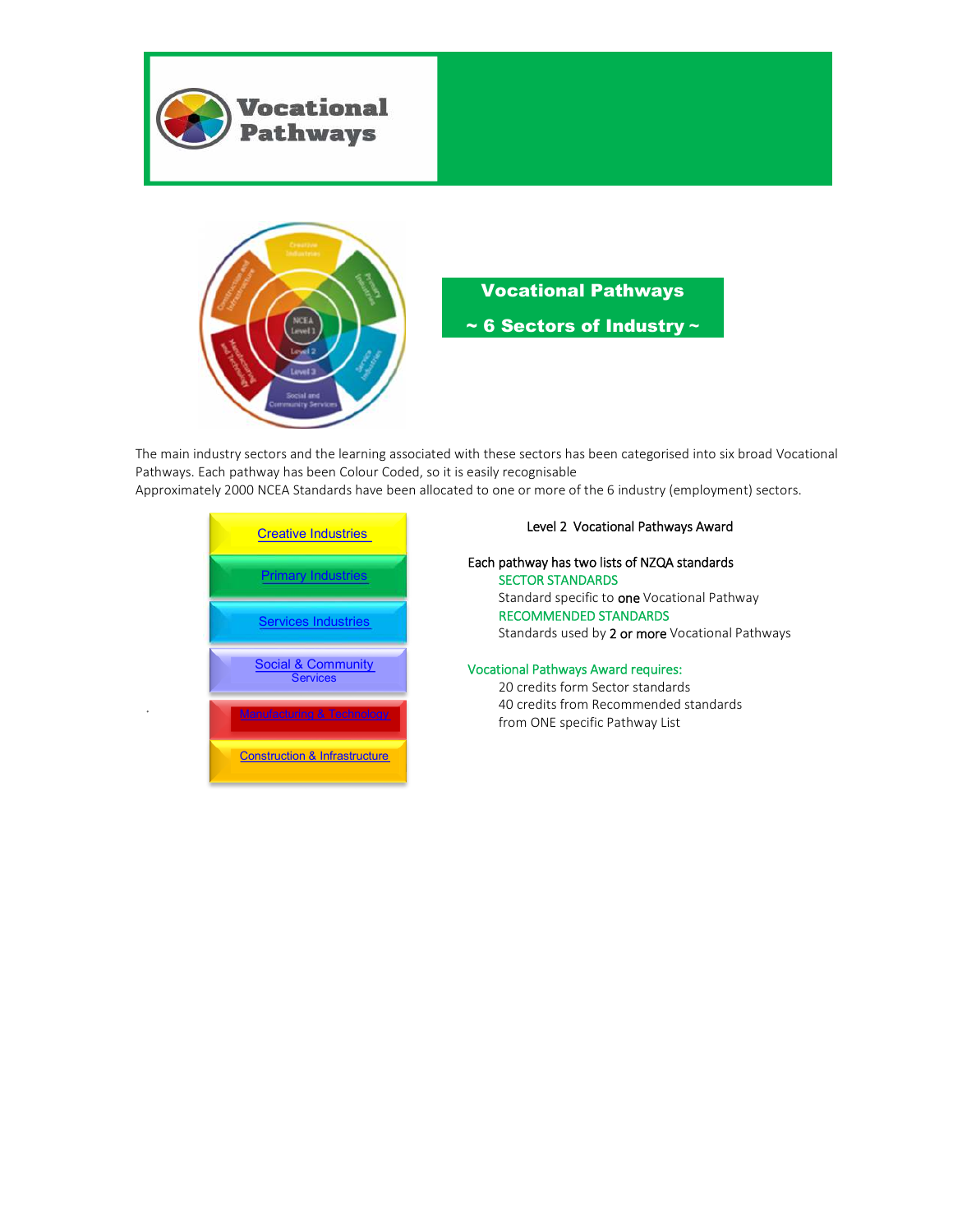

# FindMyPath



This Is the Vocational pathways online tool for students to research the different Industries employment prospects and training pathways